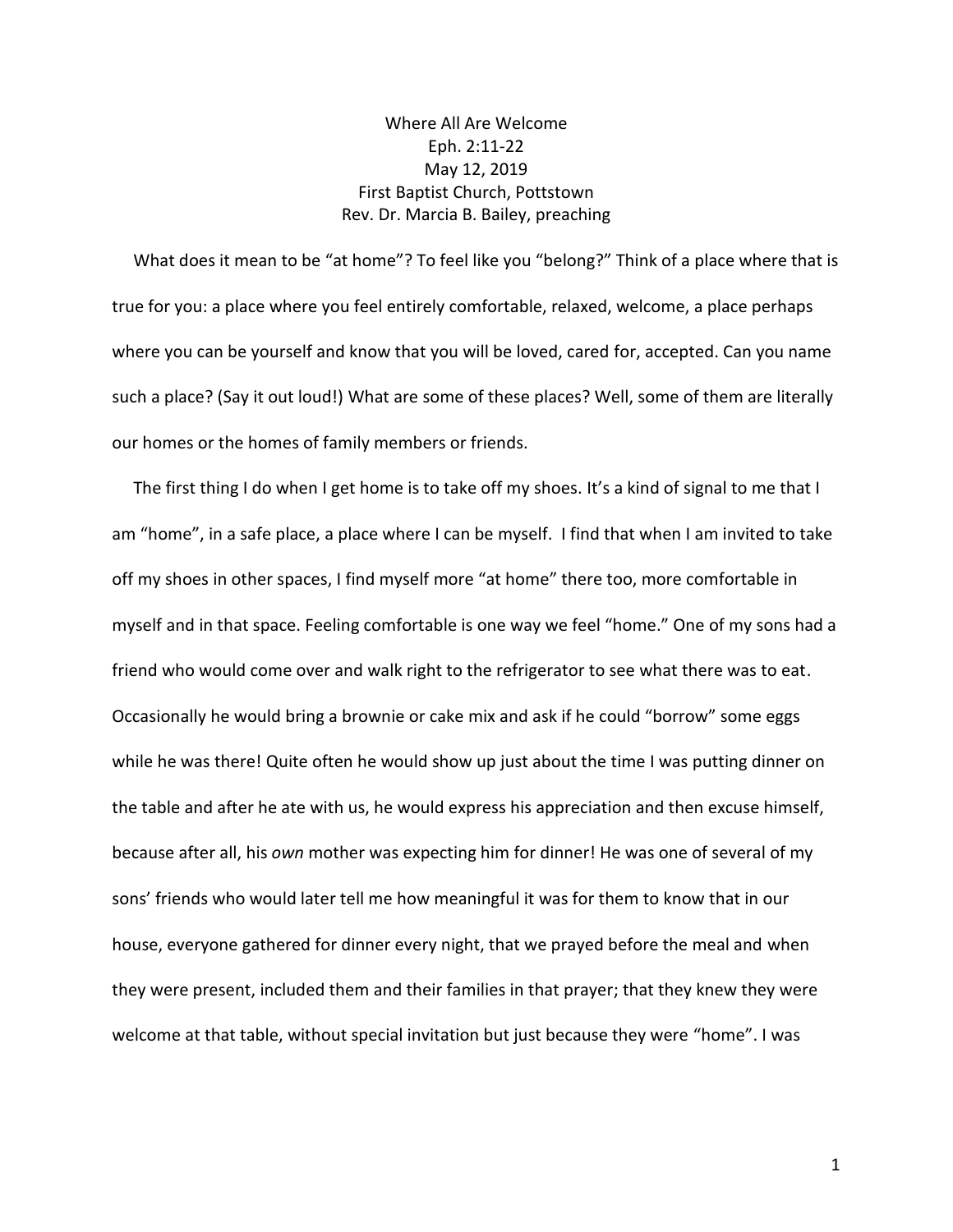always so grateful that they found this welcome in our house, "brothers with other mothers" who felt like they belonged to us.

 We are "at home" in many different places. Some places where we feel at home are natural spaces: woods, deserts, oceans, mountains. We experience some internal connection, some sense of groundedness, or perhaps lightness, when we touch, see, feel, breathe in the spirit of the natural world around us. Some of us "belong" in community and some of us "belong" in small groups or mostly alone. Where we find welcome, where we find acceptance, where we find both the internal and external space to be ourselves, to discover our inward most needs and to express our outermost responses is "home", is the place we "belong."

 The writer of the letter to the church at Ephesus addresses the need to belong, to feel at home by urging the folks to understand themselves in a new relationship with each other and with God. You see, the church at Ephesus was made up of different kinds of folks, folks who had been faithful to their Jewish heritage and tradition as well as folks who were new to faith entirely, having just come to a relationship with God by virtue of their knowledge of Jesus. Some of them thought they were the "in" group and that the others shouldn't be considered as "righteous", as "faithful," as welcome as the rest. Others thought *they* were the ones in the "right" because they didn't have a history to hold them back or tie them down. So here were two groups of people, with different orientations of faith, trying to live and minister together, representing different priorities, different expressions of faithfulness, different historical contexts, different understandings on how to get to God. "Insiders" and "outsiders" the author calls them; "two groups separated by centuries of animosity and suspicion" trying to find a "home" together. This was, and is, no easy task!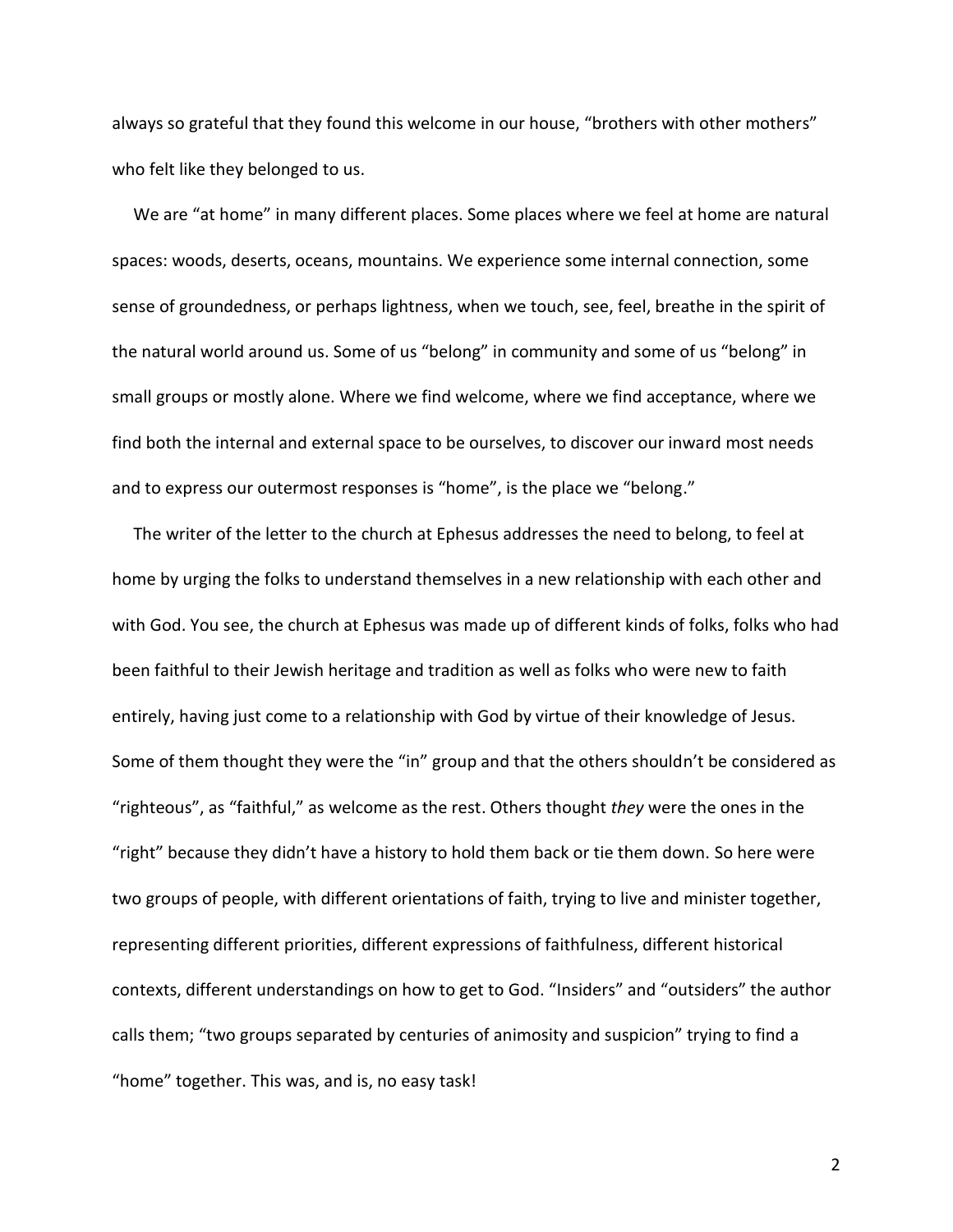We know something about that. There are some of you who have been in this congregation your entire lives and others who have come only recently in comparison; there are some of us who know other churches and experiences and some who only know this one. There are some of us who have always felt "at home" in the church and others who have never felt like they belonged here or in any church; perhaps that's why some folks who we'd like to think are connected don't come. And there are people who have been told by the Christian church as a whole, which historically included this church, they are *not* welcome; those who have been *denied* the opportunity to make their "home" among God's faithful, because of their race or ethnicity or beliefs, because of their gender or orientation or political perspective. The truth be told, most churches do better at making it *difficult* for people to feel at home than we do at making people feel welcome: we use a strange language, we have funny rituals, we wear weird clothing, we even have our own exclusive collection of art and music! It's no wonder people don't feel like they belong; it's no wonder people don't call us "home."

 Last week fourteen of us and one guest, met to talk about what it would mean for us to publicly declare our welcome of those who are members of the Lesbian, Gay, Bisexual and Transgender communities. Like the folks in the church at Ephesus, these are some folks who many Christians consider to be "outside" the family of God, "outside" the welcome of faith. This church has a long, painful history around this question of inclusion, and it has paid a price in broken relationships and dis-ease. Some of you were here then and some of you were not, and yet that season of our corporate lives remains a part of our communal DNA, our shared history. So, it is with care and intention that Marvin Marsh, your former pastor, moved this conversation along carefully and slowly, even as our culture began to talk more openly about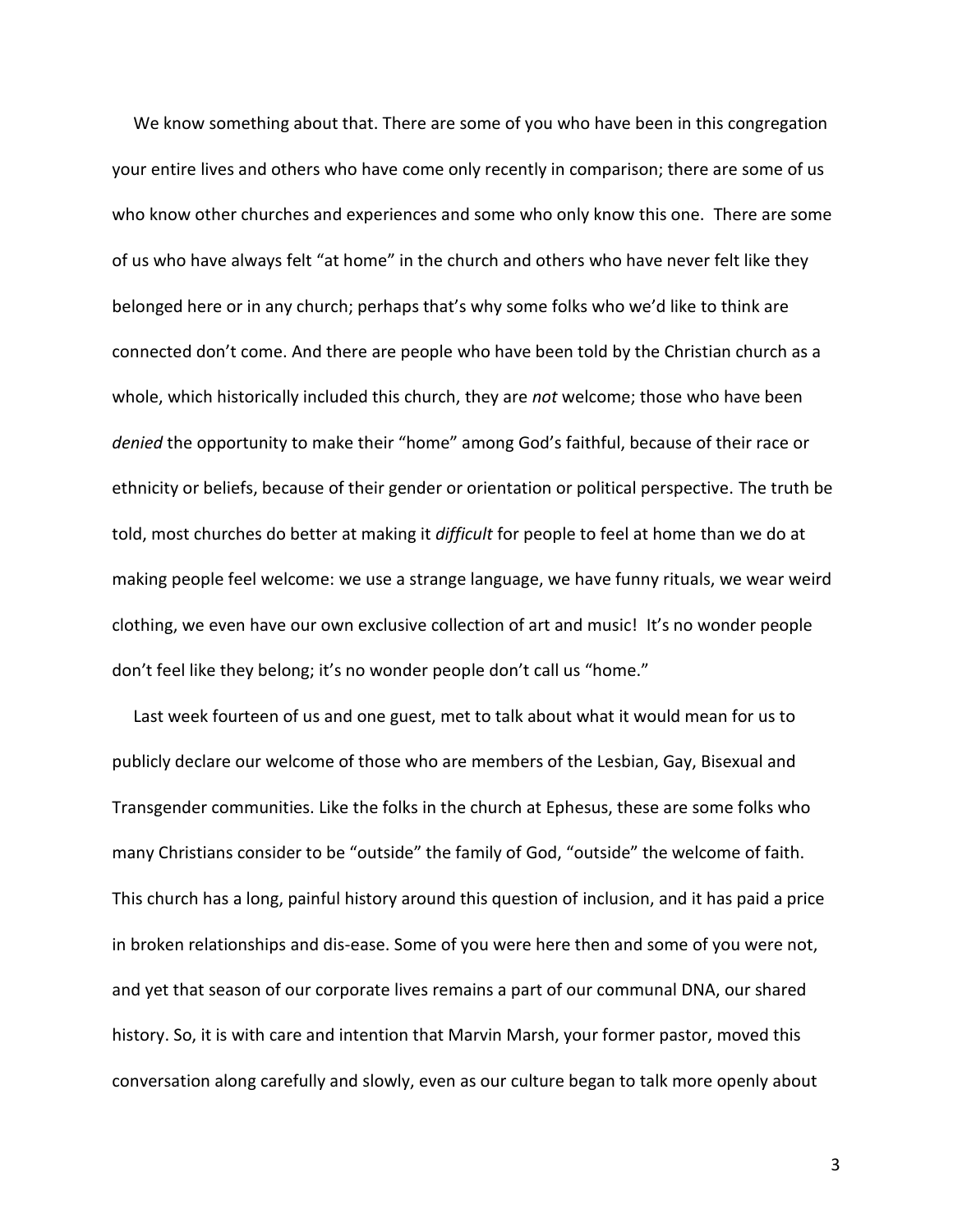inclusion. Over the years you have, in practice, extended your welcome and made a home for people of all sexual expressions. When it became an expressed priority of this congregation at our retreat in Feb that we continue to move forward to consider our inclusion of all persons, particularly those of the LGBT communities, a small group drafted and revised a statement that we looked at last Sunday, a statement that essentially echoes the welcome and invitation the church at Ephesus is called to extend to one another. The reason is this: "The Messiah has made things up between us so that we're now together on this", the writier says. "….he tore down the wall we used to keep each other at a distance. He repealed the law code that had become so clogged with fine print and footnotes that it hindered more than it helped. Then He started over," according to the text. God started over! Instead of two groups, or more, the writer declares that all are *one* in the Resurrected Christ. "He treated us as equals and so made us equals." Everyone belongs; all are welcome---really!

 *Everyone* needs a sense of belonging in order to fulfill their divine purpose. Maslow's hierarchy of needs proposes that there are five things every human being requires in order to live into their potential, in order to be motivated to live their best and fullest lives. These needs have been illustrated as a triangle, moving from the broadest, most basic of needs at the bottom, the physiological needs of air, food, water and shelter to the next level where our need for safety is met. Maslow considers "belongingness" as central to our development as humans, the third of five steps on the progressive journey. He says we need to feel accepted, loved, welcomed; we need friendship, trust, and intimacy in relationship before we can feel good about ourselves (esteem, the fourth category), before we can move towards self-actualization,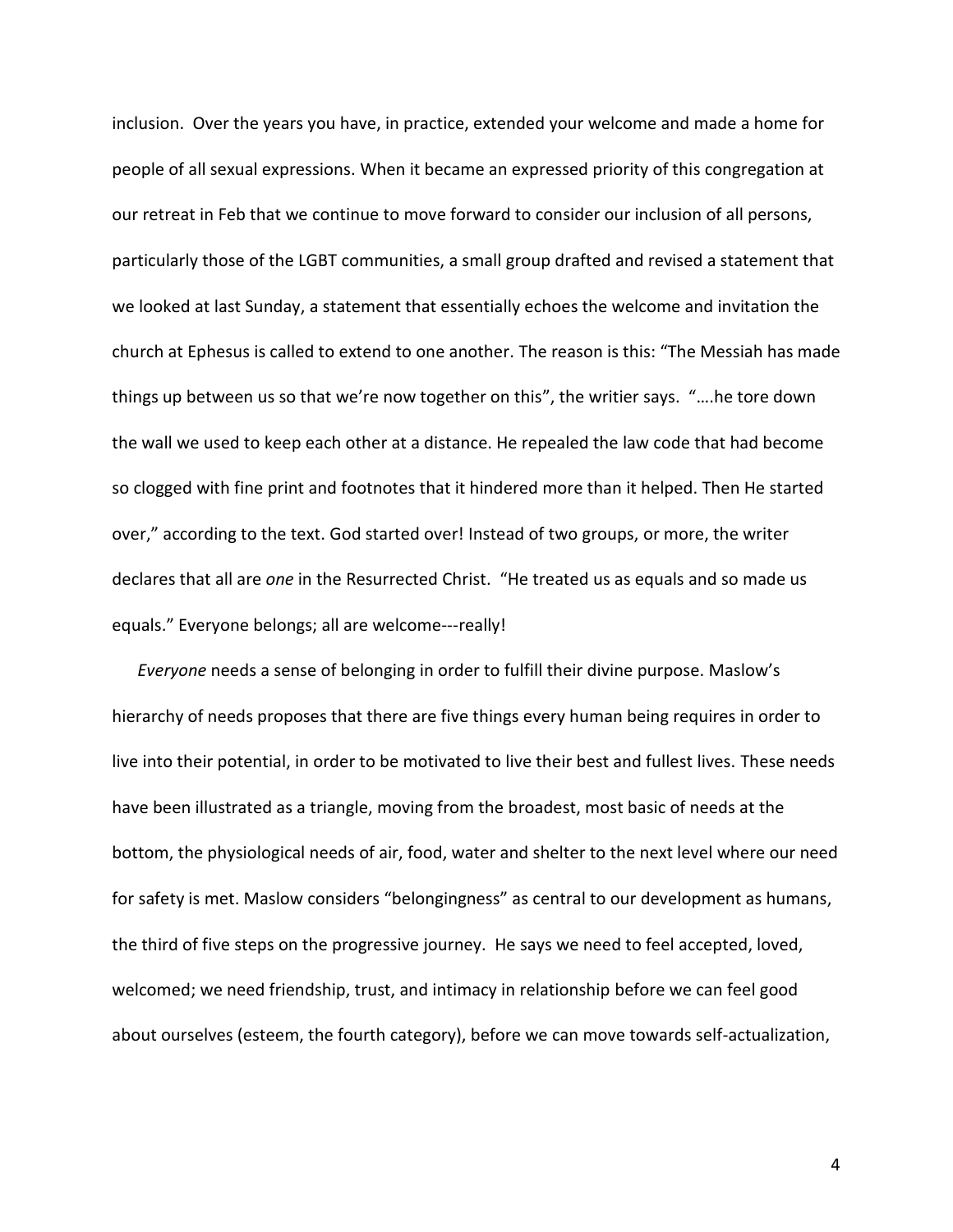the fifth and final need. Many scholars understand these not as independent stages but as overlapping and reoccurring realities of our lives.

 What happens if we *fail* to have these essential human needs met? Maslow and others believe we fail to fully develop, that we are stunted in our attempts to live into our potential. When we don't have a sense of belonging, at "homeness" in our lives, for example, we have trouble making and maintaining genuine, mature relationships that nurture us and call out the best in us. Our *need* to be in community, to share our lives with one another, to find welcome and acceptance; a place to call "home" is essential to us as human beings. The church at Ephesus learns that inclusion and belonging is essential to be in relationship not only with each other, but with God!

 "Christ brought us together through his death on the cross", the writer explains. "The Cross got us to embrace, and that was the end of the hostility. Christ came and preached peace to you outsiders and peace to us insiders. He treated us as equals, and so made us equals. Through him we both share the same Spirit and have equal access to the [Creator.]" Put another way, thru Christ, whatever has separated us has disappeared. As followers of Jesus, both our gift and our call us to be treated and to treat others as equals, acknowledging that we all share God's Spirit and live as God's likeness. The church then and now, is called to be a place where all are welcome; whatever we thought divided us in the past is no longer relevant in Christ.

 And so, we seek to express just that: God's welcome, God's invitation to belong. Does it mean that we limit it to LGBT folks and diversity of other kinds? *Not at all*. We write this statement in order to join the Association of Welcoming and Affirming Baptists, a network of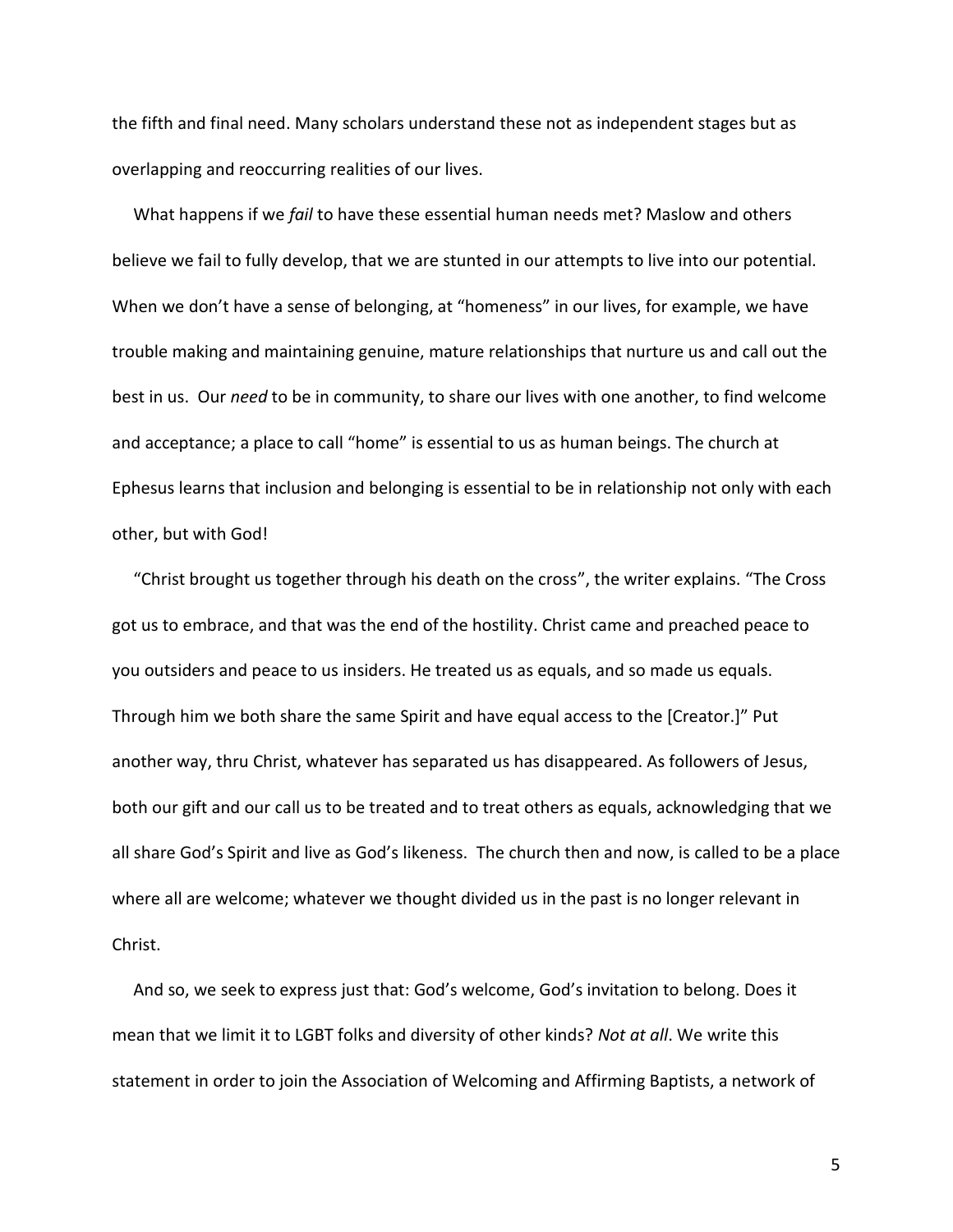like-minded Baptists across the country who have heard God's invitation to welcome this particular community. We recognize that just as African Americans have been systemically, intentionally oppressed and marginalized by our society for generations, so has this group. Just as "Black Lives Matter" is an important call to acknowledge that oppression so that we might own, address and transform it, so we call out the systemic oppression of the LGBT community in order to own, address and transform it as well. One is not more important than another; *both* are affirmed and valued here. The writer of Ephesus is clear: "God is building a home. [God's] using us all—irrespective of how we got here—in what [God] is building. [God] used the apostles and prophets for the foundation. Now [God's] using you, fitting you in brick by brick, stone by stone, with Christ Jesus as the cornerstone that holds all the parts together. We see it taking shape day after day—a holy temple built by God, all of us built into it, a temple in which God is quite at home."

 "God is building a home", a place where all are welcome. A place where we can be nurtured and nurture others; a place where we can fail and accept the failure of others. A place where we can love and be loved. And notice this: when we are invited to be at home and to make a home for each other, we are making a home for God!

 This is an important consideration for our congregation: how we welcome one another, those that look, talk, act, live like us and *those who don't*. There isn't "us" and "them" in the realm of God but rather there is a home for each and every one of us; here is a place we are all meant to belong. Our welcome isn't limited to one group; we will continue to work intentionally to include all.